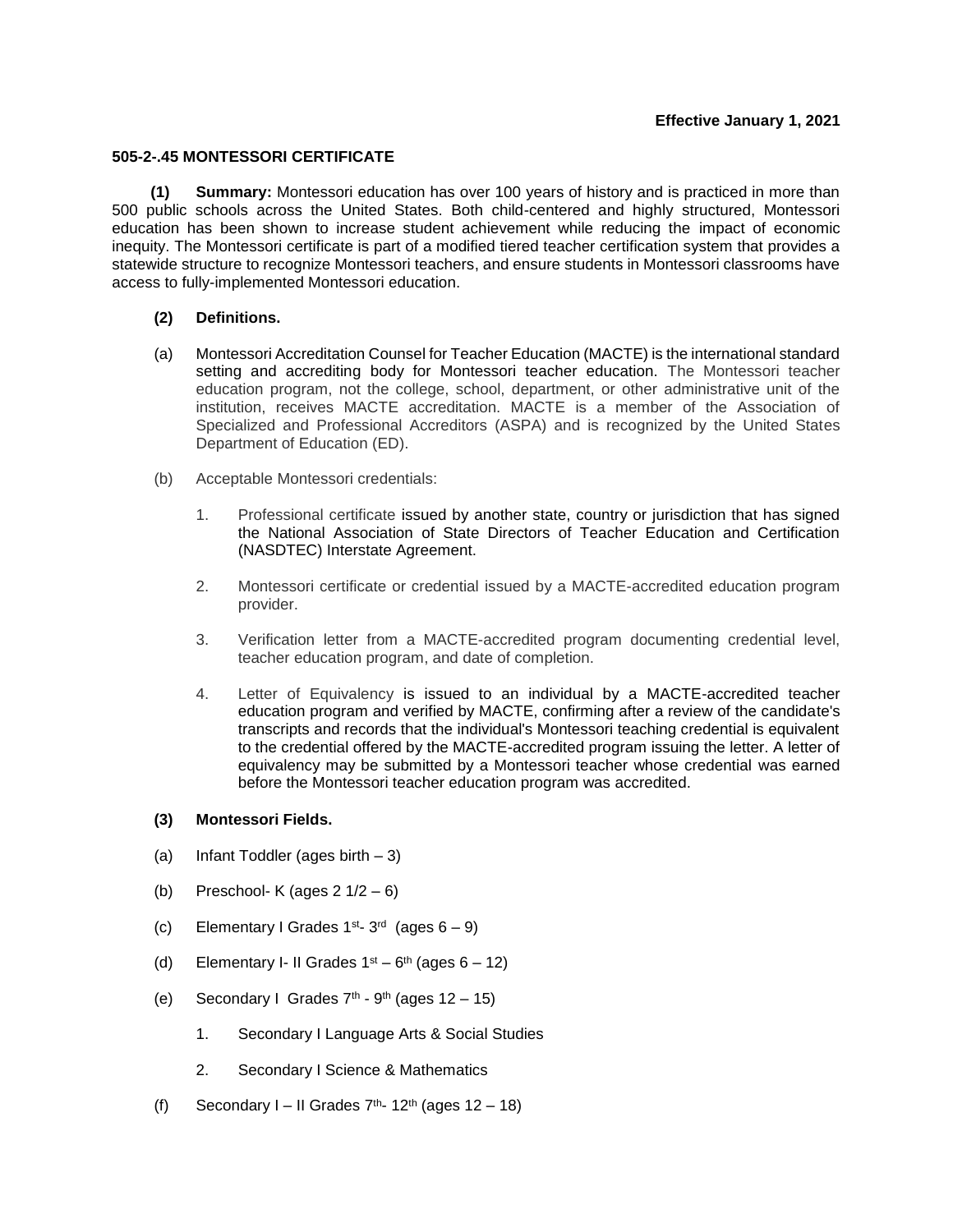- 1. Secondary II English
- 2. Secondary II Social Studies
- 3. Secondary II Science
- 4. Secondary II Mathematics

**(4) Provisional Requirements** (For Individuals Transitioning to a Career in Montessori Education).

- (a) Issuance.
	- 1. Hold a bachelor's degree or higher from a GaPSC-accepted accredited institution.
	- 2. Pass the GaPSC Program Admission Assessment or meet exemption criteria outlined in GaPSC Rule 505-2-.26 CERTIFICATION & LICENSURE ASSESSMENTS.
	- 3. Pass the GACE content assessment.
	- 4. Pass the Georgia Educator Ethics Assessment.
	- 5. Meet Standards of Conduct.
	- 6. Have the employing Georgia local unit of administration request the certificate according to procedures outlined in GaPSC Rule [505-2-.27 CERTIFICATION APPLICATION](http://www.gapsc.com/Rules/Current/Certification/505-2-.27.pdf)  [PROCEDURES.](http://www.gapsc.com/Rules/Current/Certification/505-2-.27.pdf)
	- 7. The Provisional certificate is valid for three (3) years with the following exceptions:
		- (i) Provisional certificates will be issued for one (1) year pending verification of enrollment into a MACTE-accredited Montessori teacher preparation program leading to certification in the Provisional certification field held by the individual. Once enrolled in a MACTE-accredited program, the certificate may be extended for two additional years if requested by the employing local unit of administration (LUA) and following procedures outlined in GaPSC Rule [505-2-.27](http://www.gapsc.com/Rules/Current/Certification/505-2-.27.pdf?dt=636232908931827398)  [CERTIFICATION APPLICATION PROCEDURES.](http://www.gapsc.com/Rules/Current/Certification/505-2-.27.pdf?dt=636232908931827398)
			- (I) Individuals who are not enrolled in a MACTE-accredited Montessori teacher preparation program after the initial one-year validity period may be issued a certificate for an additional year upon the request of the employing local unit of administration (LUA). In order to qualify for the remaining year of eligibility, an individual must be enrolled in an approved program. Once enrolled in a MACTE-accredited program, the certificate may be extended for a third year if requested by the employing local unit of administration and following procedures outlined in GaPSC Rule [505-2-.27 CERTIFICATION](http://www.gapsc.com/Rules/Current/Certification/505-2-.27.pdf?dt=636232908931827398)  [APPLICATION PROCEDURES.](http://www.gapsc.com/Rules/Current/Certification/505-2-.27.pdf?dt=636232908931827398) Should an individual not be enrolled by the third year, a waiver certificate must be requested by the employing local unit of administration (LUA).
- (b) Conversion.
	- 1. Complete a MACTE-accredited Montessori teacher preparation program in the field of issuance;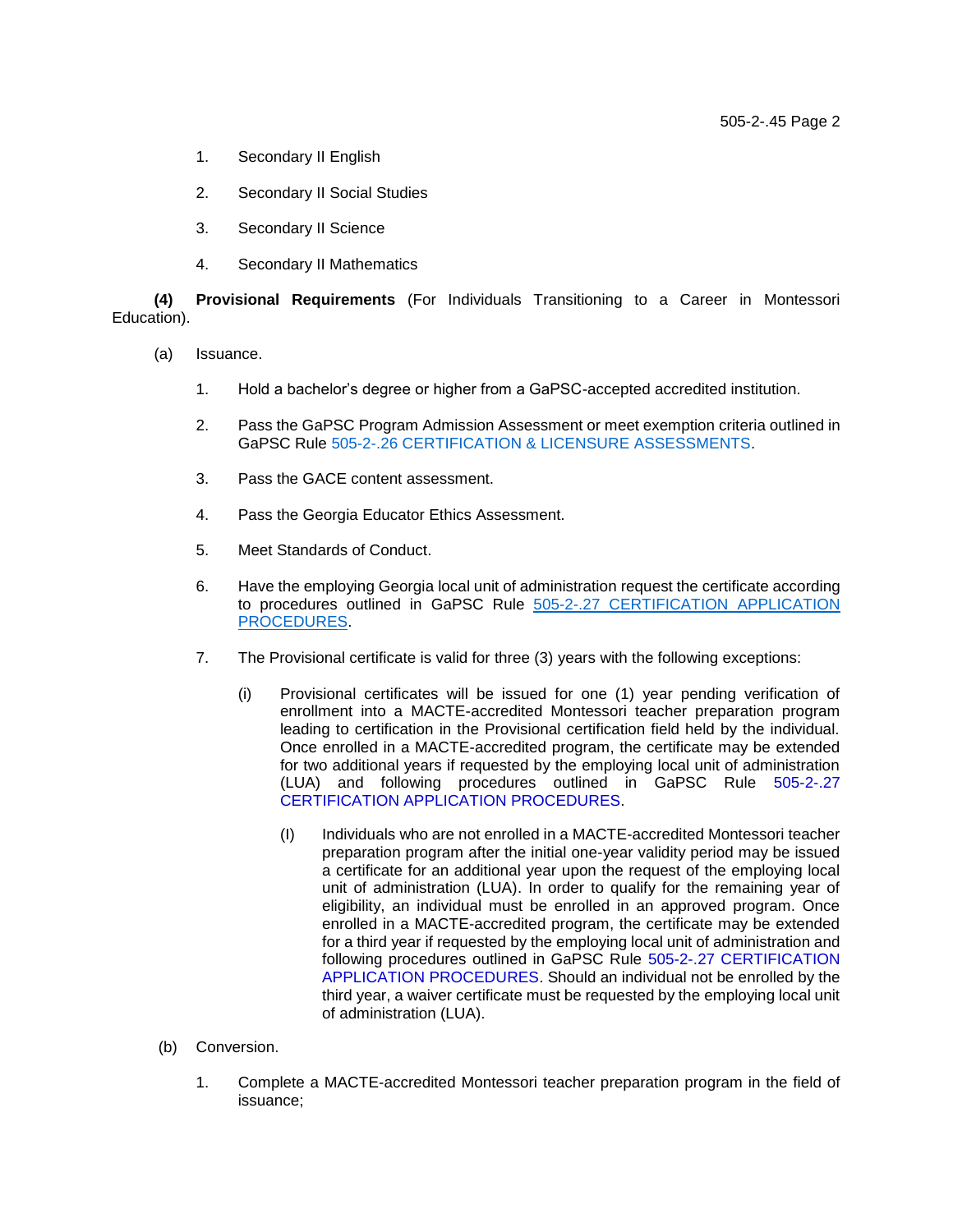- 2. Meet the following Special Georgia Requirements:
	- (i) Satisfy the Special Education requirement with a grade of B or better.
	- (ii) Have passed the Georgia Educator Ethics Assessment.
	- (iii) Meet Standards of Conduct.
- 3. Earn three years of successful experience while holding the Provisional certificate.
	- (i) If less than three years of experience is earned at the time all other conversion requirements are met, the individual may convert to the Five (5)-Year Induction certificate.
- 4. Have the certificate requested by the employing Georgia local unit of administration following procedures outlined in GaPSC Rule 505-2-.27 CERTIFICATION [APPLICATION PROCEDURES.](http://www.gapsc.com/Rules/Current/Certification/505-2-.27.pdf)

#### **(5) Induction Requirements.**

- (a) Five (5)-Year Induction (For Individuals Lacking Experience to Qualify for Professional).
	- 1. Issuance.
		- (i) Hold a bachelor's degree or higher from a GaPSC-accepted accredited institution.
		- (ii) Complete a MACTE-accredited program and submit verification of the credential or letter of equivalency from the preparation program.
		- (iii) Pass or exempt the GACE content assessment.
		- (iv) Have passed the GACE Educator Ethics Assessment.
		- (v) Satisfy the Special Education requirement with a grade of B or better.
		- (I) Individuals applying by reciprocity may be issued the certificate and must complete the requirement in order to convert the certificate.
		- (vi) Have less than three (3) years of successful experience as outlined in GaPSC Rule 505-2-.25 [EXPERIENCE REQUIREMENTS.](http://www.gapsc.com/Rules/Current/Certification/505-2-.25.pdf)
		- (vii) Apply following procedures outlined in Rule [505-2-.27 CERTIFICATION AND](file://///darla/everyone/Rules%20Committee/Rules_Working%20Folders/2020.07_Final%20to%20Commission/2020.07_Certification%20Rules_ADOPT/505-2-.27%20CERTIFICATION%20APPLICATION%20PROCEDURES)  [APPLICATION PROCEDURES.](file://///darla/everyone/Rules%20Committee/Rules_Working%20Folders/2020.07_Final%20to%20Commission/2020.07_Certification%20Rules_ADOPT/505-2-.27%20CERTIFICATION%20APPLICATION%20PROCEDURES)
	- 2. Conversion.
		- (i) Earn three (3) years of successful experience while holding the Induction certificate, as outlined in GaPSC Rul[e 505-2-.05 PROFESSIONAL CERTIFICATE.](https://www.gapsc.com/Rules/Current/Certification/505-2-.05.pdf?dt=%3C%25#Eval()
			- (I) For individuals applying based on reciprocity, meet the following requirements:
				- A. Satisfy the Special Education requirement with a grade of B or better.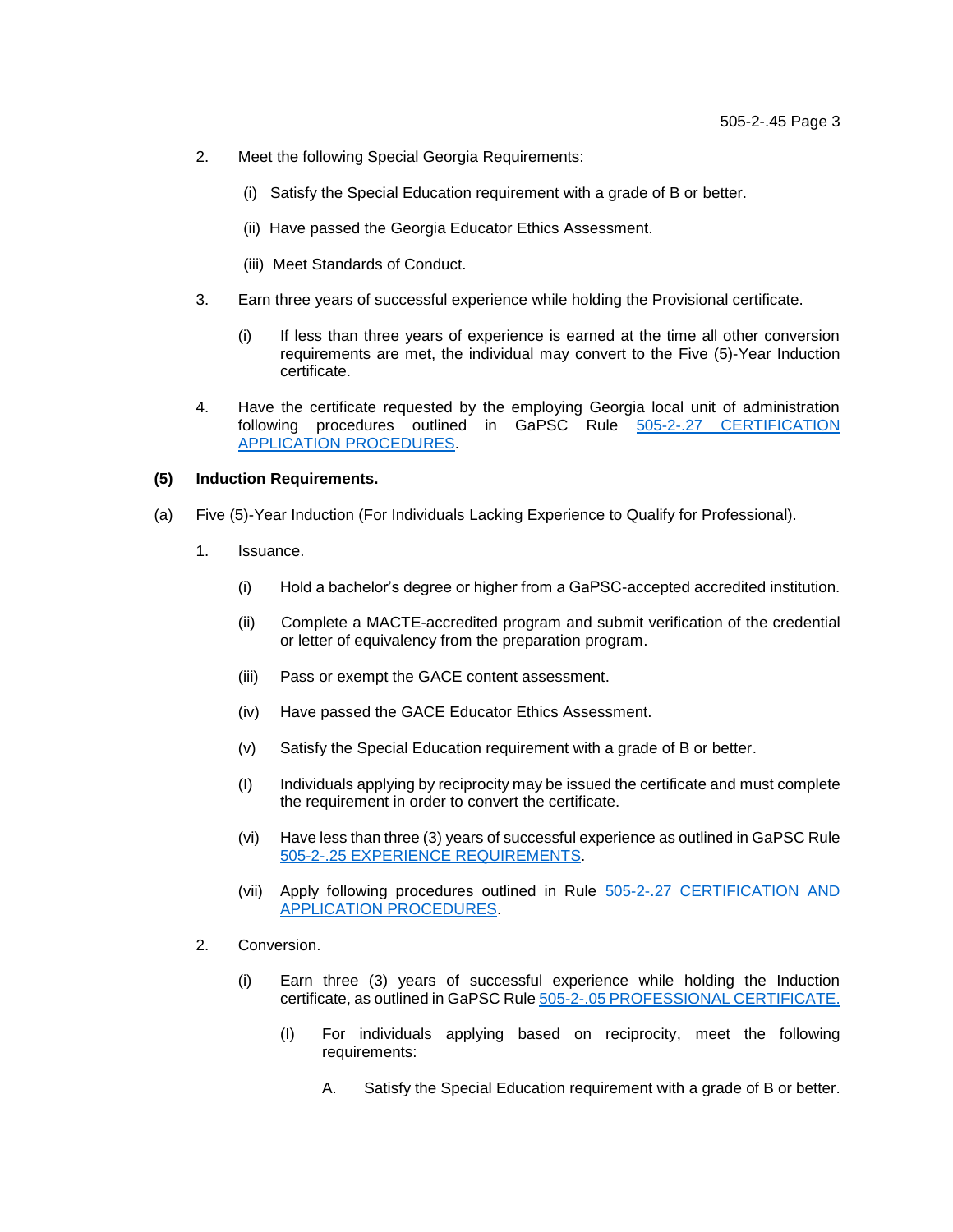- B. Meet Standards of Conduct.
- (ii) Apply for conversion following procedures outlined in GaPSC Rule [505-2-.27](http://www.gapsc.com/Rules/Current/Certification/505-2-.27.pdf)  [CERTIFICATION APPLICATION PROCEDURES.](http://www.gapsc.com/Rules/Current/Certification/505-2-.27.pdf)
- (b) Three (3)-Year Induction (Teaching Out-of-Field):
	- 1. Issuance.
		- (i) Hold a valid Five (5)-Year traditional or Montessori Induction certificate in any teaching field at the bachelor's level or higher.
		- (ii) Meet Standards of Conduct.
		- (iii) Have the certificate requested by the employing Georgia local unit of administration following procedures outlined in [GaPSC Rule 505-2-.27](https://www.gapsc.com/Rules/Current/Certification/505-2-.27.pdf)  [CERTIFICATION APPLICATION PROCEDURES.](https://www.gapsc.com/Rules/Current/Certification/505-2-.27.pdf)
	- 2. Conversion.
		- (i) Complete a MACTE-accredited program and submit verification of the credential or letter of equivalency from the preparation program.
		- (ii) Pass the GACE content assessment.
		- (iii) Satisfy the Special Education requirement with a grade of B or better.
		- (iv) Meet Standards of Conduct.
		- (v) Apply following procedures outlined in Rule [505-2-.27 CERTIFICATION](http://www.gapsc.com/Rules/Current/Certification/505-2-.27.pdf)  [APPLICATION PROCEDURES.](http://www.gapsc.com/Rules/Current/Certification/505-2-.27.pdf)
- (c) One (1)-Year Induction (Issued to Individuals Who Have Met All Requirements For the Five (5)-Year Induction Certificate but Have Not Passed the Content Exam).
	- 1. Issuance.
		- (i) Issued to individuals meeting all requirements for the Five (5)-Year Induction certificate with the exception of the GACE content assessment.
		- (I) Have passed the GACE Educator Ethics Assessment.
		- (II) Must be requested by the employing Georgia local unit of administration following procedures outlined in Rule 505-2-.27 [Certification and Application Procedures.](https://www.gapsc.com/Rules/Current/Certification/505-2-.27.pdf?dt=%3C%25#Eval()
	- 2. Conversion
		- (i) Pass or exempt the required GACE content assessment.
		- (ii) Apply following procedures outlined in Rul[e 505-2-.27 Certification and Application](https://www.gapsc.com/Rules/Current/Certification/505-2-.27.pdf?dt=%3C%25#Eval()  [Procedures.](https://www.gapsc.com/Rules/Current/Certification/505-2-.27.pdf?dt=%3C%25#Eval()
- (d) The Standard Professional certificate or Performance-Based Montessori certificate will be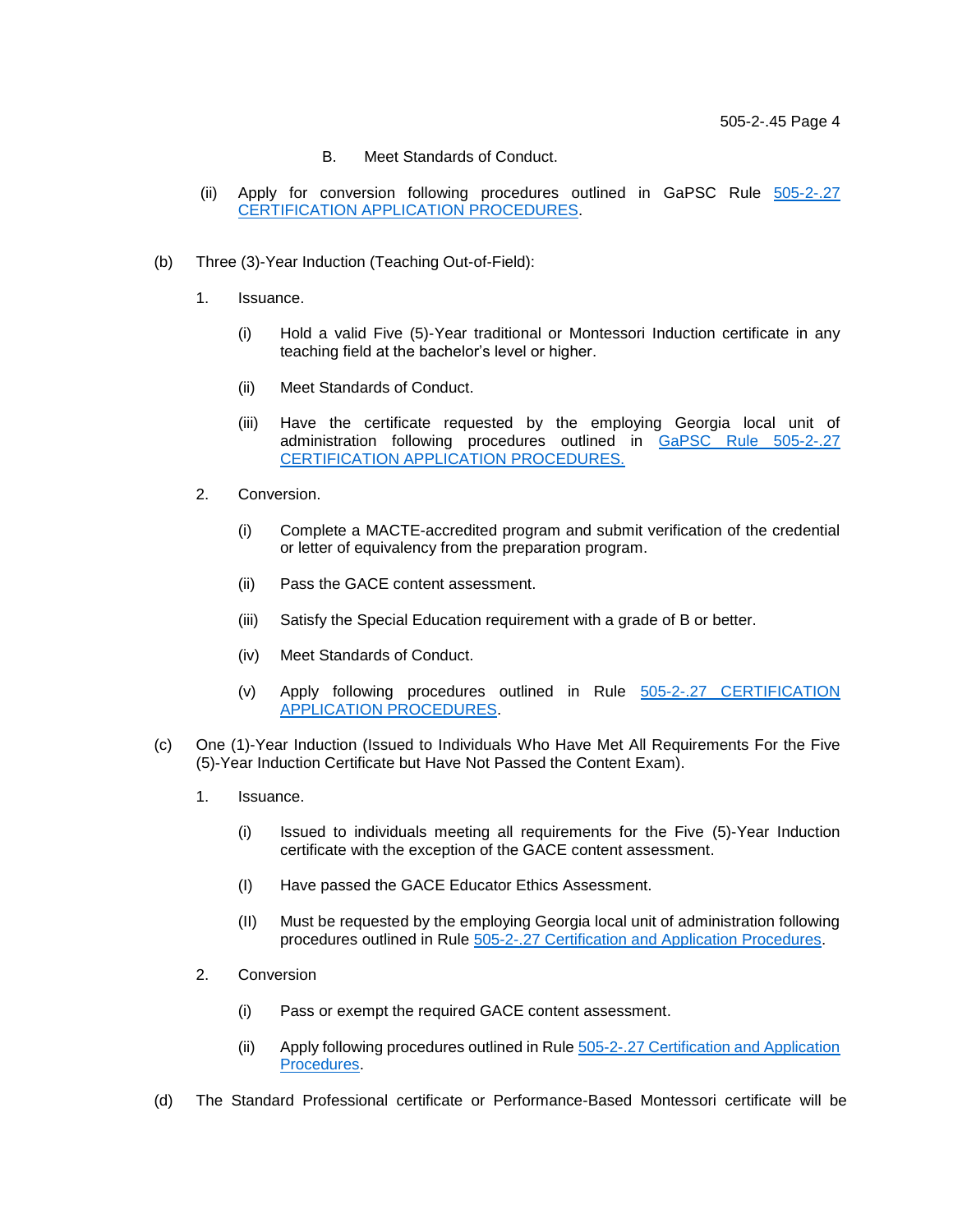issued based on meeting experience requirements outlined in GaPSC Rule [505-2-.05](http://www.gapsc.com/Rules/Current/Certification/505-2-.05.pdf)  [PROFESSIONAL CERTIFICATE.](http://www.gapsc.com/Rules/Current/Certification/505-2-.05.pdf)

(e) The Induction Montessori certificate is not issued for service fields (See GaPSC Rules [505-2-](http://www.gapsc.com/Rules/Current/Certification/505-2-.153.pdf) [.140-.149\)](http://www.gapsc.com/Rules/Current/Certification/505-2-.153.pdf) or leadership fields (See GaPSC Rule [505-2-.153 EDUCATIONAL LEADERSHIP\)](http://www.gapsc.com/Rules/Current/Certification/505-2-.153.pdf).

**(6) Professional Requirements** (For Individuals with Three or More Years of Educator Experience).

- (a) Issuance.
	- 1. Hold a bachelor's degree or higher from a GaPSC-accepted accredited institution.
	- 2. Complete a MACTE-accredited program and submit verification of the credential or letter of equivalency from the preparation program.
	- 3. Pass or exempt the required GACE content assessment.
	- 4. Satisfy the Special Education requirement with a grade of B or better.
		- (i) Individuals applying by reciprocity may be issued the certificate and must complete the requirement in order to convert the certificate.
	- 5. Have a minimum of three (3) years of successful experience as outlined in GaPSC Rule 505-2-25 [EXPERIENCE REQUIREMENTS.](http://www.gapsc.com/Rules/Current/Certification/505-2-.25.pdf)
	- 6. Meet Standards of Conduct.
	- 7. Apply for certification following procedures outlined in GaPSC Rule [505-2-.27](http://www.gapsc.com/Rules/Current/Certification/505-2-.27.pdf)  [CERTIFICATION APPLICATION PROCEDURES.](http://www.gapsc.com/Rules/Current/Certification/505-2-.27.pdf)
- (b) Renewal.
	- 1. Meet requirements outlined in GaPSC Rule [505-2-.36 RENEWAL REQUIREMENTS.](http://www.gapsc.com/Rules/Current/Certification/505-2-.36.pdf)
	- 2. Meet Standards of Conduct.
	- 3. For individuals who received certification based on reciprocity must satisfy the Special Education requirement with a grade of B or better.
	- 4. Apply for certification following procedures outlined in GaPSC Rule [505-2-.27](http://www.gapsc.com/Rules/Current/Certification/505-2-.27.pdf)  [CERTIFICATION APPLICATION PROCEDURES.](http://www.gapsc.com/Rules/Current/Certification/505-2-.27.pdf)
- (c) The Standard Professional certificate or Performance-Based Montessori certificate will be issued based on meeting experience requirements outlined in GaPSC Rule [505-2-.05](http://www.gapsc.com/Rules/Current/Certification/505-2-.05.pdf) [PROFESSIONAL](http://www.gapsc.com/Rules/Current/Certification/505-2-.05.pdf) CERTIFICATE.

## **(7) Non-Renewable Requirements.**

(a) One (1)-Year Non-Renewable Professional Montessori Certificate may be issued at the request of a Georgia local unit of administration to an individual who holds an expired Georgia Professional Montessori certificate but has not met standard renewal requirements outlined in GaPSC Rule [505-2-.36 RENEWAL REQUIREMENTS.](http://www.gapsc.com/Rules/Current/Certification/505-2-.36.pdf)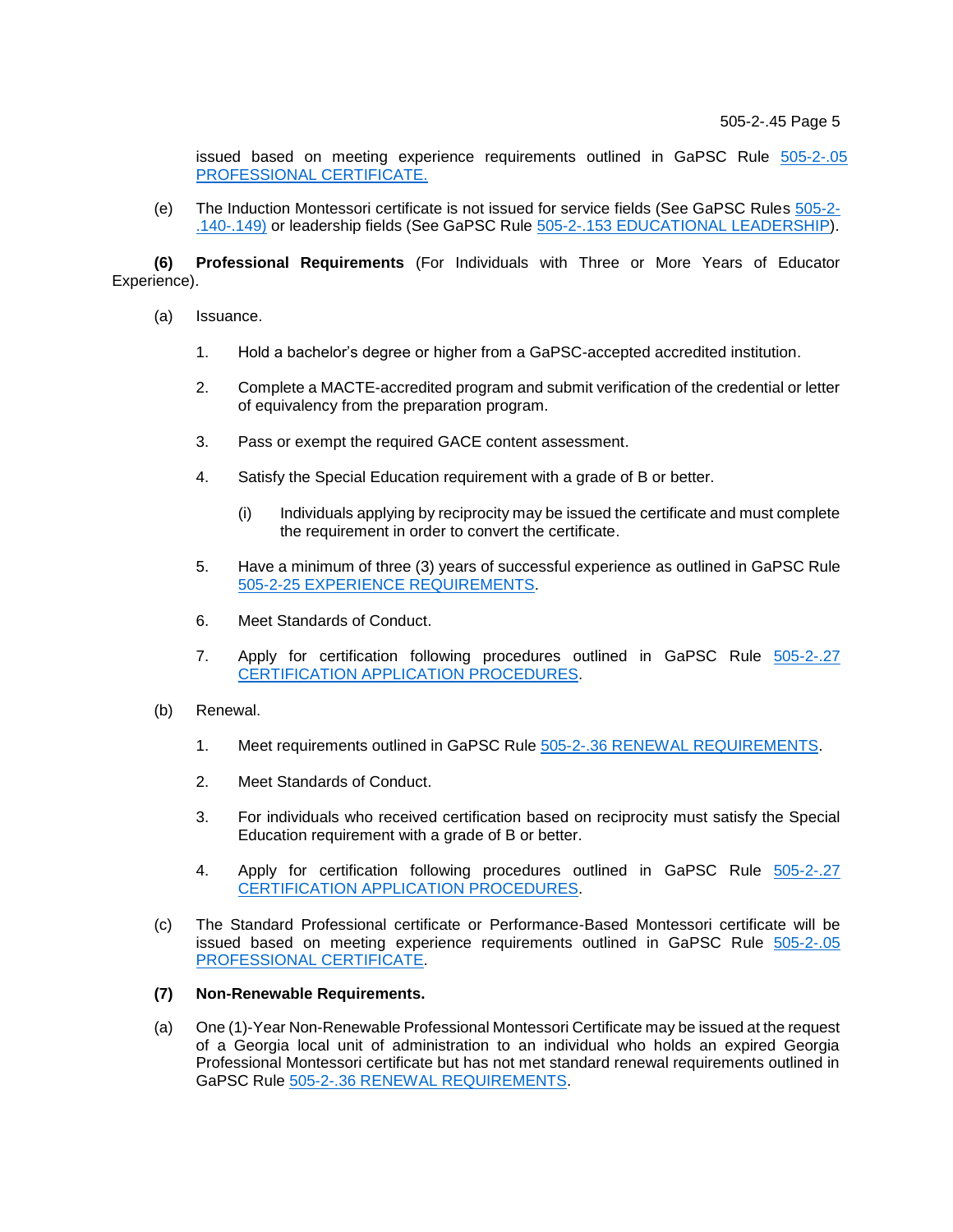- (b) One (1)-Year Non-Renewable Professional Montessori Certificate may be issued request of a Georgia local unit of administration to an individual who meets requirements for the Professional certificate but have not passed the content exam.
- (c) Three (3)-year Non-Renewable Professional Issued to individuals who hold a valid professional (non-Montessori) certificate and are assigned to teach out-of-field.
	- 1. Issuance.
		- (i) Hold a valid Five (5)-Year Professional certificate.
		- (ii) Have the certificate requested by the employing Georgia local unit of administration following procedures outlined in Rule [505-2-.27 Certification](http://www.gapsc.com/Rules/Current/Certification/505-2-.27.pdf)  [Application Procedures.](http://www.gapsc.com/Rules/Current/Certification/505-2-.27.pdf)
	- 2. Conversion.
		- (i) Complete a MACTE-accredited program and submit verification of the credential or letter of equivalency from the preparation program.
		- (ii) Attain a passing score on the GACE content assessment.
		- (iii) Satisfy the Special Education requirement with a grade of B or better.
		- (iv) Meet Standards of Conduct.
		- (v) Apply for certification following procedures outlined in Rule [505-2-.27](http://www.gapsc.com/Rules/Current/Certification/505-2-.27.pdf)  [CERTIFICATION APPLICATION PROCEDURES.](http://www.gapsc.com/Rules/Current/Certification/505-2-.27.pdf)
	- 3. The Standard Professional certificate or Performance-Based certificate will be issued based on meeting experience requirements outlined in GaPSC Rule 505-2-.05 [PROFESSIONAL CERTIFICATE.](http://www.gapsc.com/Rules/Current/Certification/505-2-.05.pdf)
- **(8) To Add the Field** (See GaPSC Rule [505-2-.34 ADD A FIELD\)](http://www.gapsc.com/Rules/Current/Certification/505-2-.34.pdf).
- (a)To add a Montessori teaching certificate to a Professional certificate, an individual must meet the following:
	- 1. Hold a bachelor's degree or higher from a GaPSC accepted accredited institution.
	- 2. Complete a MACTE-accredited program and submit verification of the credential or letter of equivalency from the preparation program.
	- 3. Pass the GACE Educator Ethics Assessment.
	- 4. Satisfy the Special Education requirement with a grade of B or better.
	- 5. Meet Standards of Conduct.
	- 6. Apply for conversion following procedures outlined in Rule [505-2-.27 CERTIFICATION](http://www.gapsc.com/Rules/Current/Certification/505-2-.27.pdf)  [AND APPLICATION PROCEDURES.](http://www.gapsc.com/Rules/Current/Certification/505-2-.27.pdf)

## **(9) Implementation.**

(a) Individuals currently employed in a public Montessori classroom must hold a valid Montessori